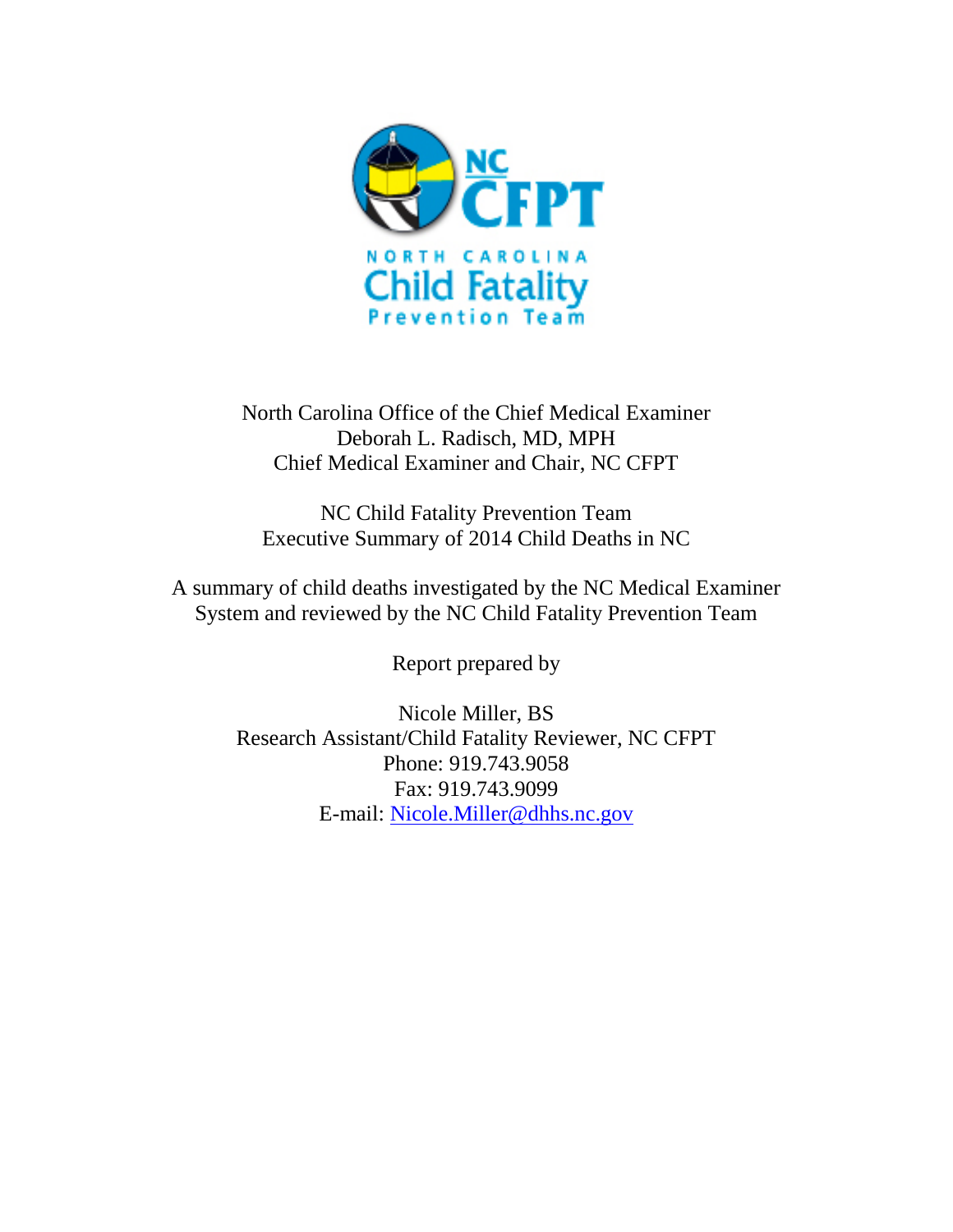## **North Carolina Child Fatality Prevention Team**

The statutory function of the North Carolina Child Fatality Prevention Team (CFPT) is to "review current deaths of children when those deaths are attributed to child abuse or neglect or when the decedent was reported as an abused or neglected juvenile pursuant to G.S. 7B-301 at any time before death." In practice, the CFPT reviews all deaths of children under the age of 18 years that are investigated by the North Carolina Medical Examiner System. Deaths investigated by medical examiners include *apparent accidents, homicides*, suicides, violent deaths, deaths occurring under suspicious circumstances, and sudden and unexpected deaths. The CFPT reviews provide a detailed analysis of factors that may have contributed to a child's death. The information gained from these reviews is compiled and analyzed with the purpose of making recommendations to the NC Child Fatality Task Force to support the creation of, or change in, laws, rules or policies in an effort to promote the safety and well-being of children in North Carolina.

# **Activities of the Child Fatality Prevention Team**

The CFPT keeps the interest and safety of NC children in mind by:

- Regularly reviewing and updating the law enforcement investigation check list in an effort to collect the most detailed and pertinent information for each death
- Creating a form in order to mainstream the State Team's review process
- Updating the State Team Manual
- Developing a website to provide access and information to community members
- Providing specialized training in death scene reconstruction

The CFPT continues to:

- Provide data to prevention partners, the media, and researchers
- Provide state-wide child death investigation trainings
- Create reports and presentations for a variety of relevant agencies and organizations focused on child well-being
- Create new and strengthen existing relationships with child fatality prevention partners

## **DATA AVAILABILITY**

Reports and information are collected from public and confidential sources. The information collected by the CFPT can only be released in aggregate form. Detailed reports of child fatality data can be found at www.ocme.dhhs.nc.gov. Additional reports and data may be available by request. For further information, or to make a data request, please contact:

> Nicole Miller, BS Research Assistant/Child Fatality Reviewer, NC CFPT Phone: 919.743.9058 Fax: 919.743.9099 E-mail: [Nicole.Miller@dhhs.nc.gov](mailto:Nicole.Miller@dhhs.nc.gov)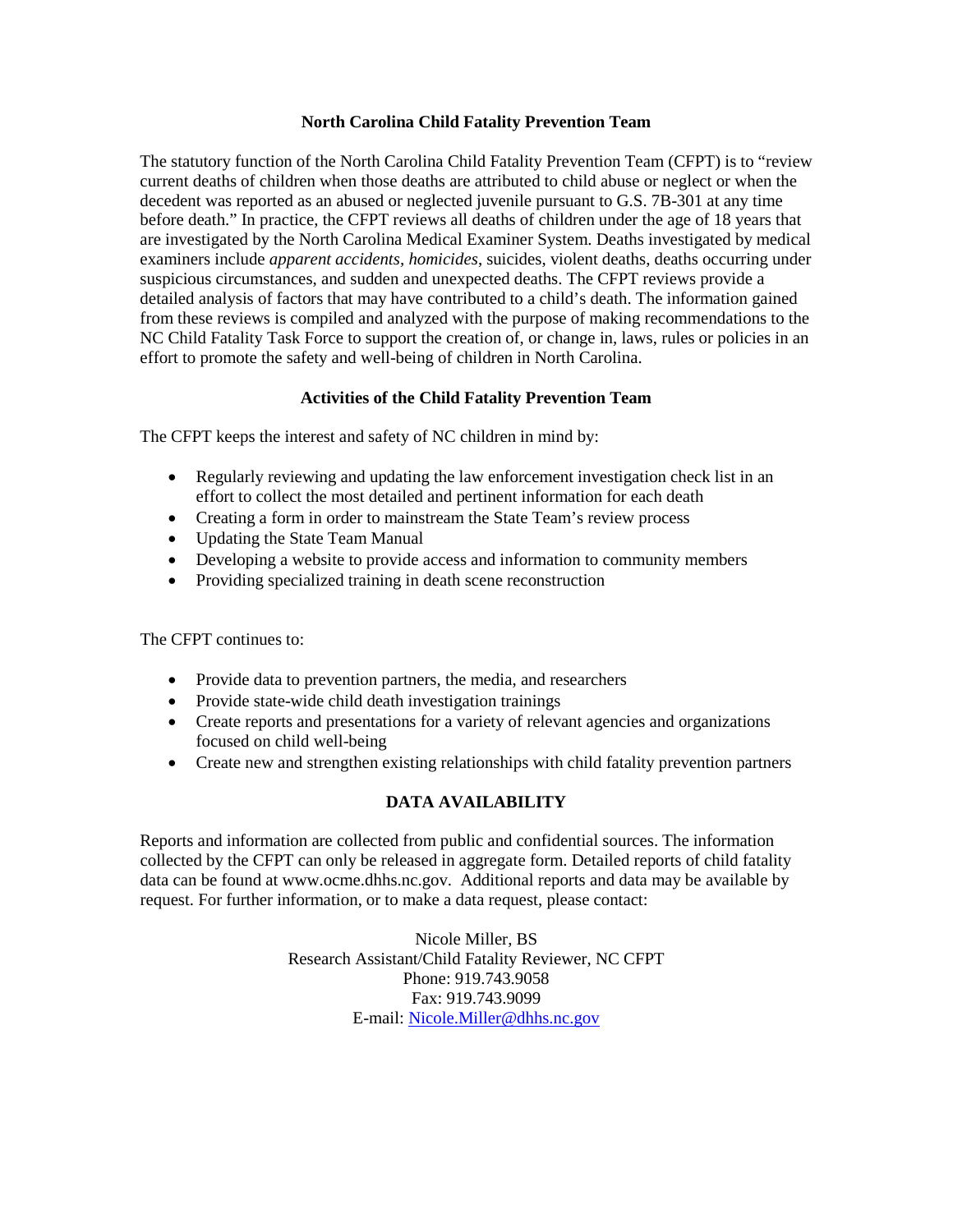### **TOTAL NUMBER OF DEATHS 2014 North Carolina Residents under the Age of 18 Years**

The State Center for Health Statistics (SCHS) reported that in 2014, **1323** children died in North Carolina. Many of these deaths were expected and included children who died from a known natural disease or illness. The Office of the Chief Medical Examiner investigated the cause and manner of death for **497** of the child fatalities. The cases investigated by the Medical Examiner System included a number of natural deaths, as well as accidental deaths, homicides, suicides, and deaths in which no cause and/or manner of death was determined.



**The CFPT reviews only child fatalities that are investigated by the OCME**. Therefore, approximately 38% of all child deaths that occurred in North Carolina were reviewed by the CFPT. These deaths are categorized as follows:

## **HOMICIDES**

There were 38 children who died at the hands of another in 2014. The CFPT separates homicides into 2 categories; homicides that occur at the hands of a parent or caregiver and homicides that do not.

## *Homicide by Parent or Caregiver*

Homicide by Parent or Caretaker deaths accounted for 15 of the 38 total child homicides in 2014. Infants accounted for 6 deaths, and toddlers, ages 1-4 years, accounted for 9 deaths. There were no deaths at the hands of a parent or caretaker between the ages of 5-17 years. Blunt force trauma accounted for 13 deaths, asphyxia for 1, and hyperthermia, where 1 infant was left in a hot vehicle, for the last.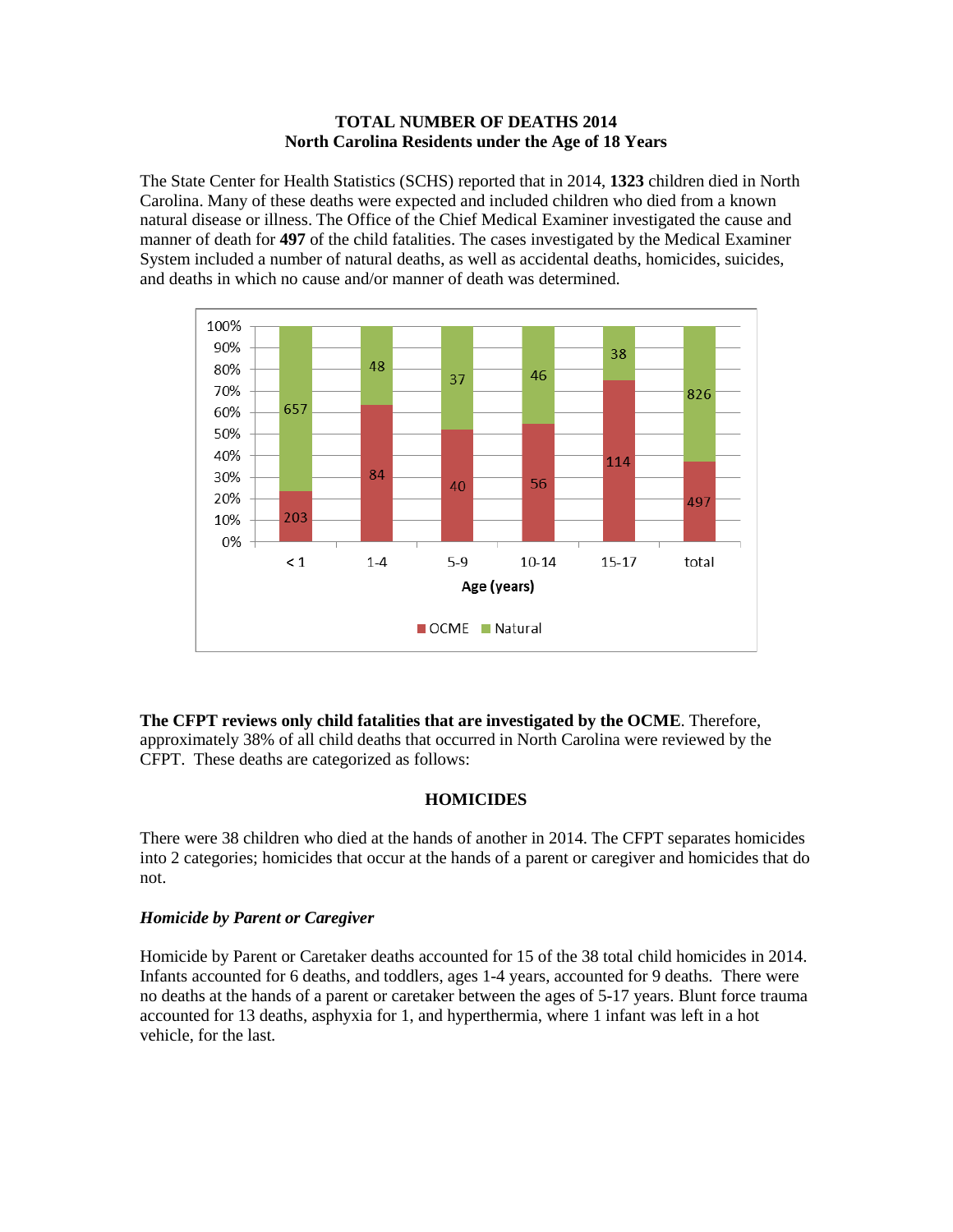#### *Other Homicides*

Other homicides, in which the parent or caregiver was not a suspect or perpetrator, comprised 23 of the 38 total 2014 child homicides. Teenagers between the ages of 15 and 17 years accounted for 15 of the homicides. This age group included 12 firearm deaths, 1 stabbing death, 1 asphyxial death, and 1 death that occurred due to fire. Eight firearm deaths were occurred in the 1-14 year age groups. Black children comprised the majority of homicides, 17 deaths; 5 deaths were white children, and 1 was of an unknown race.

### **SUICIDES**

Suicide was the manner of death of 48 children in 2014 (3.6% of all child deaths). The majority of children that committed suicide were between the ages of 15 and 17 years, accounting for 34 deaths (71%). There were 14 children between the ages of 10 and 14 years (29%). Males accounted for 32 deaths, females for 16 deaths. The means of death in suicides included asphyxia due to hanging in 23 of the deaths, use of a firearm in 24 of the deaths, and 1 death was due to a prescription drug overdose.

### **ACCIDENTS**

Each year, accidental deaths comprise the largest number of non-natural deaths of children in North Carolina. In 2014, there were 195 deaths investigated by the NC Medical Examiner System certified as manner "accident." The CFPT utilizes multiple categories to better analyze the circumstances of these deaths.

#### *Motor Vehicle-related*

In 2014, there were 94 deaths involving motor vehicles. A majority of these deaths, 50, were passengers, while 20 of these deaths were drivers. Three of the teen drivers had ethanol concentrations of .05, .11, and .21 mg/dL. Ten of the passengers that were killed were being driven by teen drivers. Of the 20 drivers, 11 were 17 years old, 8 were 16 years old and 1 was 15 years old. Eleven children were either not wearing seat belts or were not properly restrained. Other vehicle related collisions include 1 moped, 1 go-cart, 1 bicycle, 2 boats, and 18 pedestrians. Pedestrians included 6 children ages 1-4, 3 children ages 5-9, 4 children ages 10-14, and 5 children ages 15-17 years. There was 1 "other" death in which a child was electrocuted subsequent to being involved in a motor vehicle accident.

#### *Asphyxia*

Accidental asphyxiation caused the deaths of 25 children in 2014. Infants constituted the majority of deaths due to accidental asphyxiation in a sleep environment, either during co-sleeping or by being placed in an unsafe sleep environment (i.e., loose bedding, stuffed animals). Seven accidental asphyxial deaths of children between the ages of 3 months and 4 years included deaths from choking due to a food bolus or a foreign object obstructing the airway.

#### *Fire/Burns/Carbon Monoxide*

There were 11 fires that resulted in 14 child fatalities from thermal burns and/or carbon monoxide inhalation toxicity. All of the fatal fires were residential. Additionally, a one-year-old child sustained chemical burns from coming into direct contact with bleach.